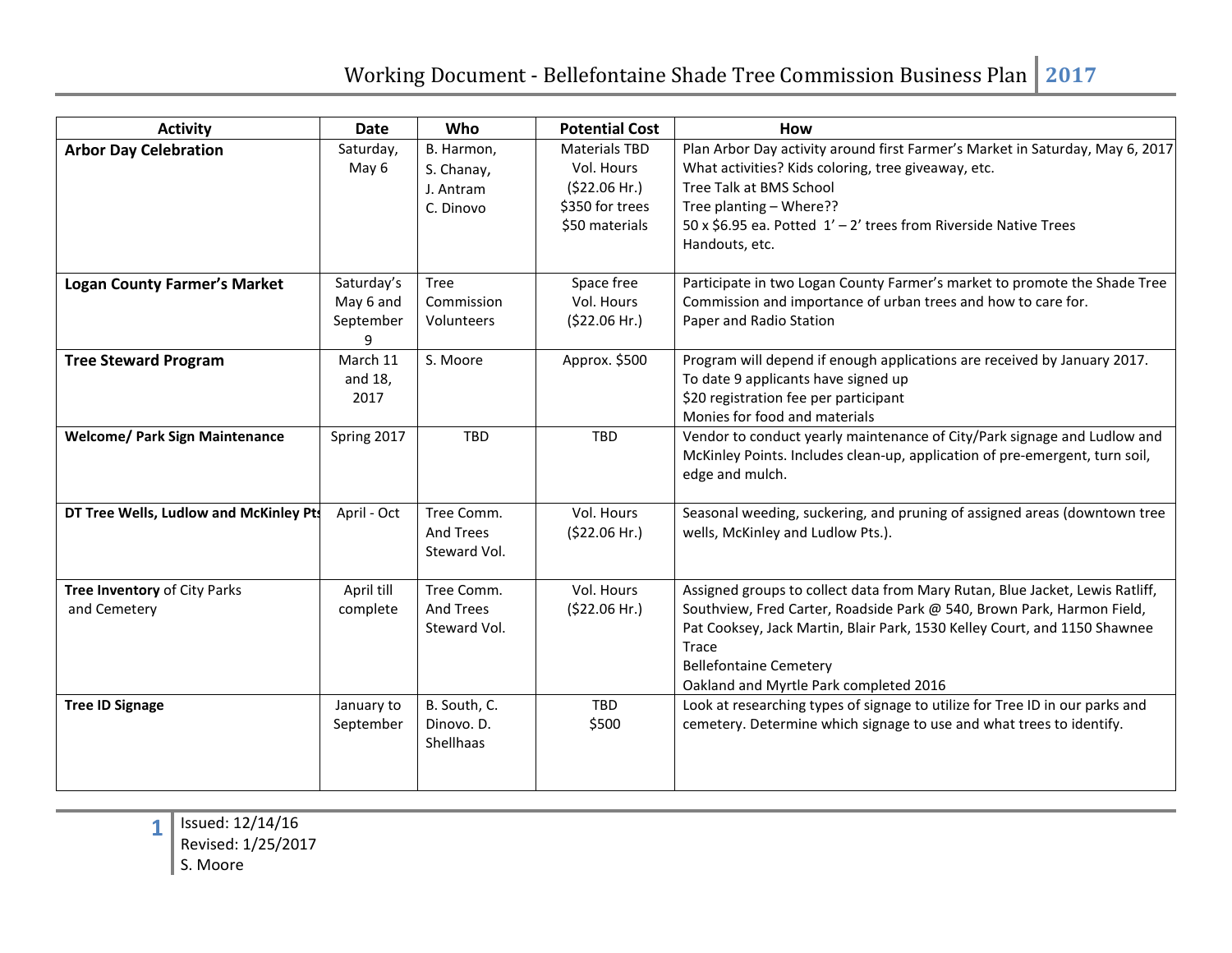| Develop Page on Parks and Recreation<br>Website for Shade Tree Commission<br>Information | Summer<br>2017      | <b>TBD</b>                             |                                 | This page to commute to the public information about the Bellefontaine<br>Shade Tree Commission, City Tree Ordinances, preferred street tree species,<br>planting specifications and events.                                             |
|------------------------------------------------------------------------------------------|---------------------|----------------------------------------|---------------------------------|------------------------------------------------------------------------------------------------------------------------------------------------------------------------------------------------------------------------------------------|
| <b>Tree Plantings</b>                                                                    | Spring/Fall<br>2017 | <b>TBD</b>                             | <b>TBD</b><br>$$7,000 - 10,000$ | Review potential planting locations - March and April for Fall Planting<br>3 trees for Parking lot at S. Detroit and W. Columbus - ?<br>1 tree at Classic Door and Windows<br>1 tree for Tree Well on W. Columbus @ Parking lot<br>Other |
| <b>Education/Conferences/Memberships</b>                                                 |                     |                                        |                                 |                                                                                                                                                                                                                                          |
| Tree City U.S.A. Banquet                                                                 | April 2017          | 9                                      | \$30 per person<br>$$180 - 270$ | At OSU in 2017                                                                                                                                                                                                                           |
| Mileage                                                                                  | 2017                | $1 - 3$                                | Avg. \$55 per                   |                                                                                                                                                                                                                                          |
|                                                                                          |                     |                                        |                                 |                                                                                                                                                                                                                                          |
| Central Ohio Urban Forest Conference                                                     | October             | $2 - 3$                                | \$30 per person                 | Lisa Bowers - Central Ohio Regional Forester                                                                                                                                                                                             |
| OTF/OSU Short Course Conference                                                          | December            | $2 - 3$                                | \$80 per                        | Training sponsored by OSU Extension and Ohio                                                                                                                                                                                             |
|                                                                                          |                     |                                        |                                 | Turf Grass Assoc. (Trees on Tap)                                                                                                                                                                                                         |
| <b>Tree Commission Academy</b>                                                           | <b>TBD</b>          | $\overline{2}$                         | \$280 + mileage                 | Conducted by Ohio Division of Forestry                                                                                                                                                                                                   |
| ISA Membership and Ohio Chapter                                                          | Nov. 2017           | S. Moore                               | \$200                           | Maintain membership for ISA Arborist certification.                                                                                                                                                                                      |
|                                                                                          |                     |                                        |                                 |                                                                                                                                                                                                                                          |
| Grants:                                                                                  |                     |                                        |                                 |                                                                                                                                                                                                                                          |
| Operation Round-up/Logan Co. Co-Op                                                       | 2017                | Tree Comm.                             |                                 | Grants are awarded quarterly: March, June, September and December                                                                                                                                                                        |
| DP&L Right Tree, Right Place                                                             | January 31,<br>2017 | J. Holycross, K.<br>Myers, S.<br>Moore |                                 | \$50,000 Grant application must be completed before January 31, 2017                                                                                                                                                                     |
| <b>ACT (Alliance for Community Trees)</b><br>Grants                                      | 2017                |                                        | \$125 per year                  | Research Grant program sponsored by ACTrees and Arbor Day Foundation<br>Need to join Alliance - actrees.org<br>Currently four ACTrees members in Ohio                                                                                    |